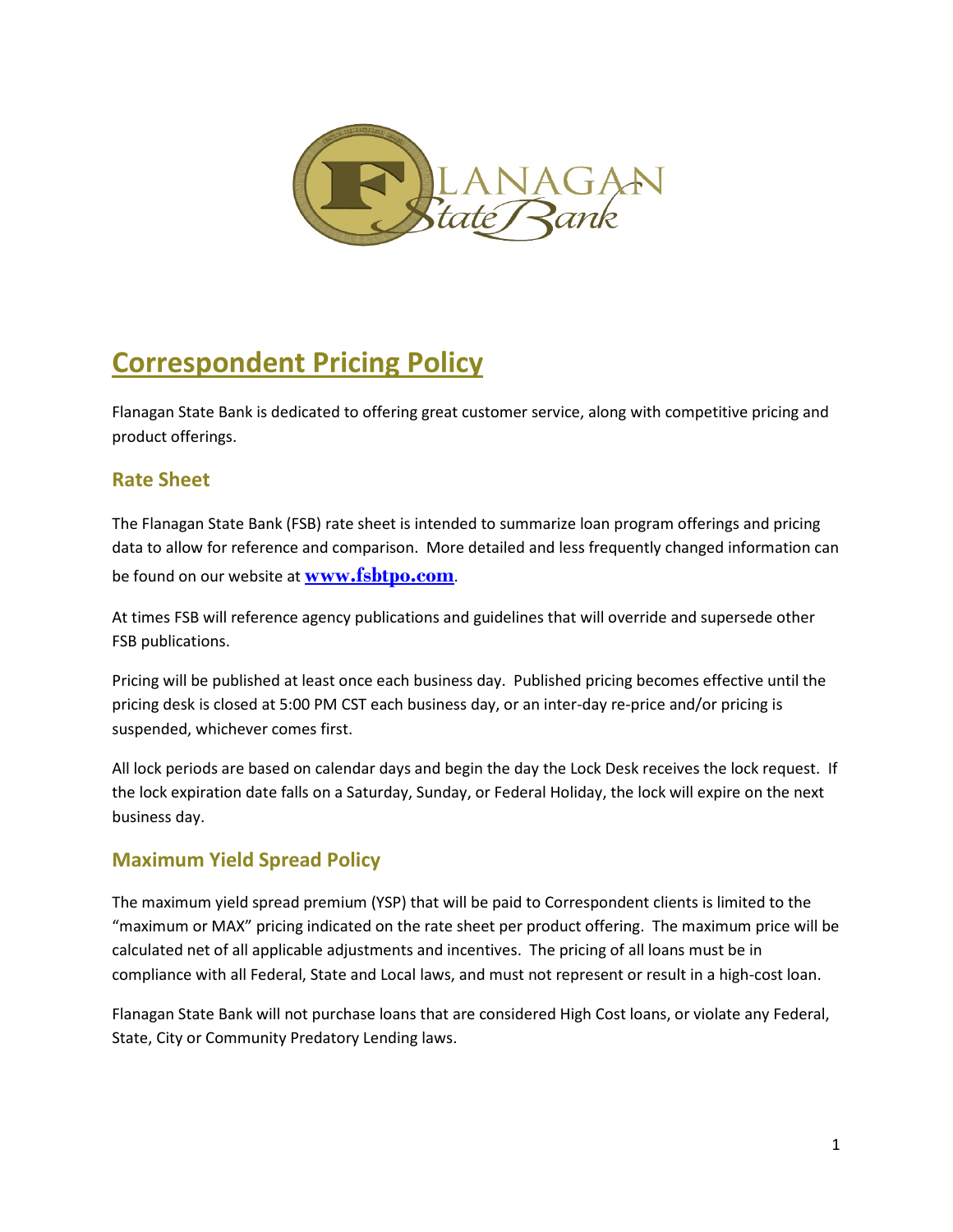# **Overnight Price Protection**

Overnight price protection is not offered on any Flanagan State Bank products at this time.

## **Lock Periods**

Lock durations are product specific and Flanagan State Bank reserves the right to change the periods offered from time to time without advance notice.

All loans must be locked 24-hours prior to requesting closing documents. Closing requests will not be honored on unlocked loans.

All loans must disburse by the last day of the lock period. If a loan does not disburse for any reason, by the lock expiration date and the lock was not extended by the Correspondent client, the loan will be subject to "worse-case" pricing of the current day rate sheet price plus any extension cost or the original locked priced plus any extension cost.

# **Rate Lock Requests and Registrations**

Rate lock requests will only be accepted from Correspondent clients that are approved and in good standing with Flanagan State Bank.

Rate lock requests and registrations are to be submitted using the FSB operating system MortgageBot. Please refer to our online tutorial. Rate lock requests can also be submitted by email using the FSB Lock Request Form. The email address is indicated on the FSB Request Lock Form and/or the daily rate sheet.

All loans must be registered in FSB operating system prior to requesting a rate lock.

All lock requests must be filled out completely, legibly, and accurately. Flanagan State Bank accepts no responsibility for inaccurate, incomplete or illegible information contained on the lock form. The confirmed price is subject to change if any detail of a transaction is different or changes as compared to that of the original lock.

#### *Please Note: That a "Lot Number" is not an acceptable property address.*

Flanagan State Bank will issue rate lock confirmations in a business-to-business fashion.

Registrations and/or rate lock request sent to any other email address will not be accepted for any reason. The lock desk email address is to be used only for the communication and processing of requests related to pricing and registration activity. Flanagan State Bank will not be responsible for any pricing requests that are not received by the FSB lock desk for any reason. Flanagan State Bank does NOT accept fax machine confirmations or sender email confirmations as proof that a lock request was sent and/or received. Flanagan State Bank reserves the right to refuse any rate lock request, extension request, product change, or any such similar request at any time with or without advance notice.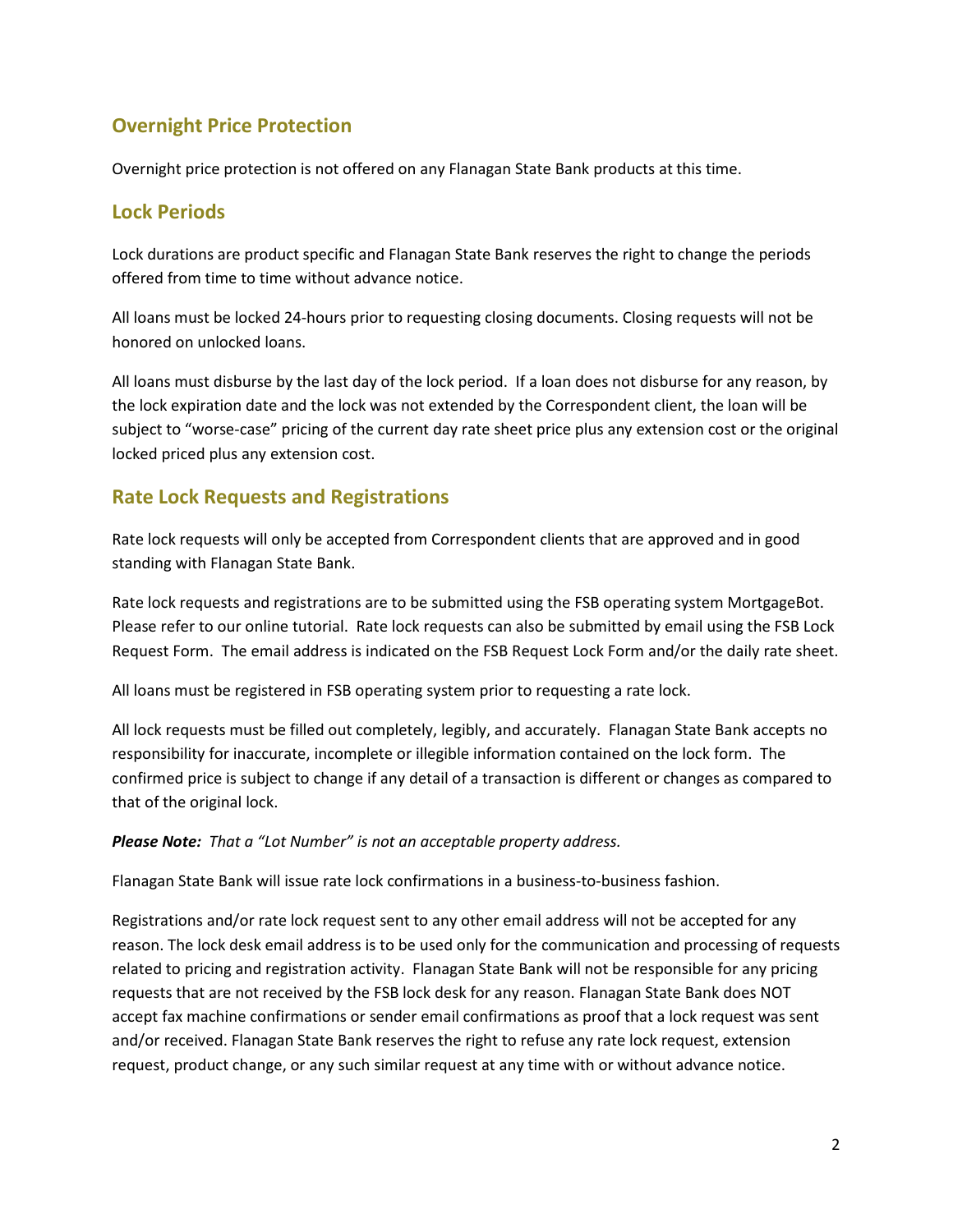The acceptance or issue of a registration or lock confirmation should not be construed as loan commitment or loan approval, or that if/when the loan is submitted will meet the product parameters, FSB lending guidelines, or that the loan has met any consumer disclosure requirements.

# **Inter-Day Price Changes/Suspension**

Flanagan State Bank reserves the right to change or suspended pricing at anytime without prior notice. New pricing will be communicated by either a new rate sheet or a market change notice. FSB will make every effort to communicate pricing information in an efficient and timely manner. However, FSB neither accepts nor assumes any responsibility for the actual receipt of any pricing change notification of any kind, including but, not limited to, rate sheets, suspension notices and/or price/market change notices.

Lock requests received prior to any pricing change will be honored at the price in effect prior to the price change. Lock requests received after any pricing change or suspension of pricing will be honored at the new price. This applies to both improving and deteriorating markets, and will be based on when FSB receives the lock request, not when the lock request is sent by the sender.

*Please Note:* It is of the utmost importance that requests from the FSB lock department for further information and/or verification are responded to as soon as possible, and such response will be considered the responsibility of the originating party/sender. If such a request in not answered by 5:00 PM CST, the original lock request will be cancelled. Flanagan State Bank assumes no responsibility if prices change prior to receiving a response for information or verification.

# **Delivery of Correspondent Funded Loans**

Loans submitted to Flanagan State Bank for purchase must be received and cleared to fund by the lock expiration date on the lock confirmation. Loans delivered or not clear for purchase by the lock expiration date will be subject to extension fees as outlined in the "Rate Lock Extensions" section and/or the "Worse Case Pricing" section.

Loans submitted for purchase and received **after** lock expiration will be subject to Worse Case Pricing plus extension fees as outlined in "Rate Lock Extensions" section and the "Worse Case Pricing" section until the loan is cleared for purchase by FSB.

Loans submitted for purchase **prior** to the lock expiration date that are not in fundable condition by the expiration date due to deficiencies, will be assessed extension fees as outlined in the "Rate Lock Extension" section.

In the event a loan cannot be purchased within 30 days of receipt: Flanagan State Bank may elect to not purchase the loan and return the loan to the Correspondent.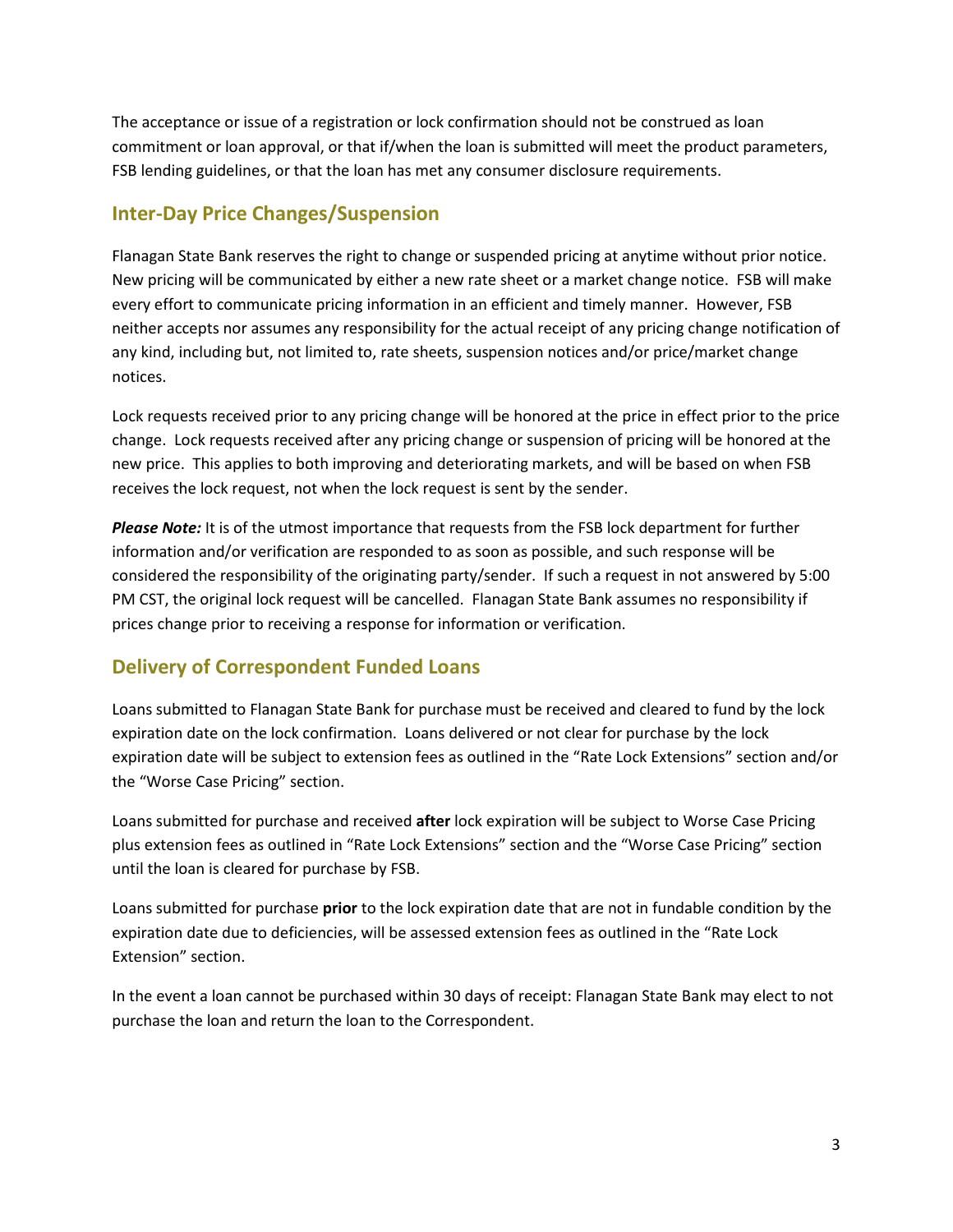# **Rate Lock Extensions**

Lock extensions can only be paid by the borrower on loans with the "Lender-Paid" compensation option and only where there is enough premium credit being applied to third party charges to pay for the extension fee. The wholesale client may not reduce their compensation to offset the extension fee.

Lock extension request must be made prior to the current lock's expiration date.

Lock extension requests should be completed through the FSB operating system or emailed to the contact information as indicated on the form and/or the daily rate sheet.

The total number of days of the extension may NOT exceed the lesser of the initial lock or 30 days.

If a loan expires after the maximum extension has been granted, the loan will be subject to the "worse case" pricing of the last confirmed price (including extension fees and adjustments) or the current price less extension fees and adjustments for 60 days after the date of the last confirmed expiration date.

The lock will be eligible for current day pricing on the 61<sup>st</sup> day after the last confirmed expiration date. Please see the "Re-Lock Section" of this policy.

## *Extension Fee Schedule – First Extension*

| 1 Day | Free: (First Request Only) |
|-------|----------------------------|
|       |                            |

*If the loan requires more than a 1-day extension the 1-day extension is no longer free* 

| 7 Days  | - 125 |
|---------|-------|
| 14 Days | - 250 |
| 30 Days | -.500 |

#### *Fee Schedule – Second Extension*

All extension requests after the first granted request will be priced at .025 per calendar day.

#### **Re-Lock Policy**

A relock can only be processed after a confirmed lock has expired. For the first 60-days after lock expiration pricing will be "worse case" pricing of the last confirmed price plus any incurred extension fees or the current day price less any incurred extension fees.

On the 61<sup>st</sup> day after the last confirmed expiration date the lock will be eligible for current day pricing.

A new completed FSB Rate Lock Request clearly indicating "Re-Lock" must be submitted; emailed to the contact information indicated on the form and/or the daily rate sheet.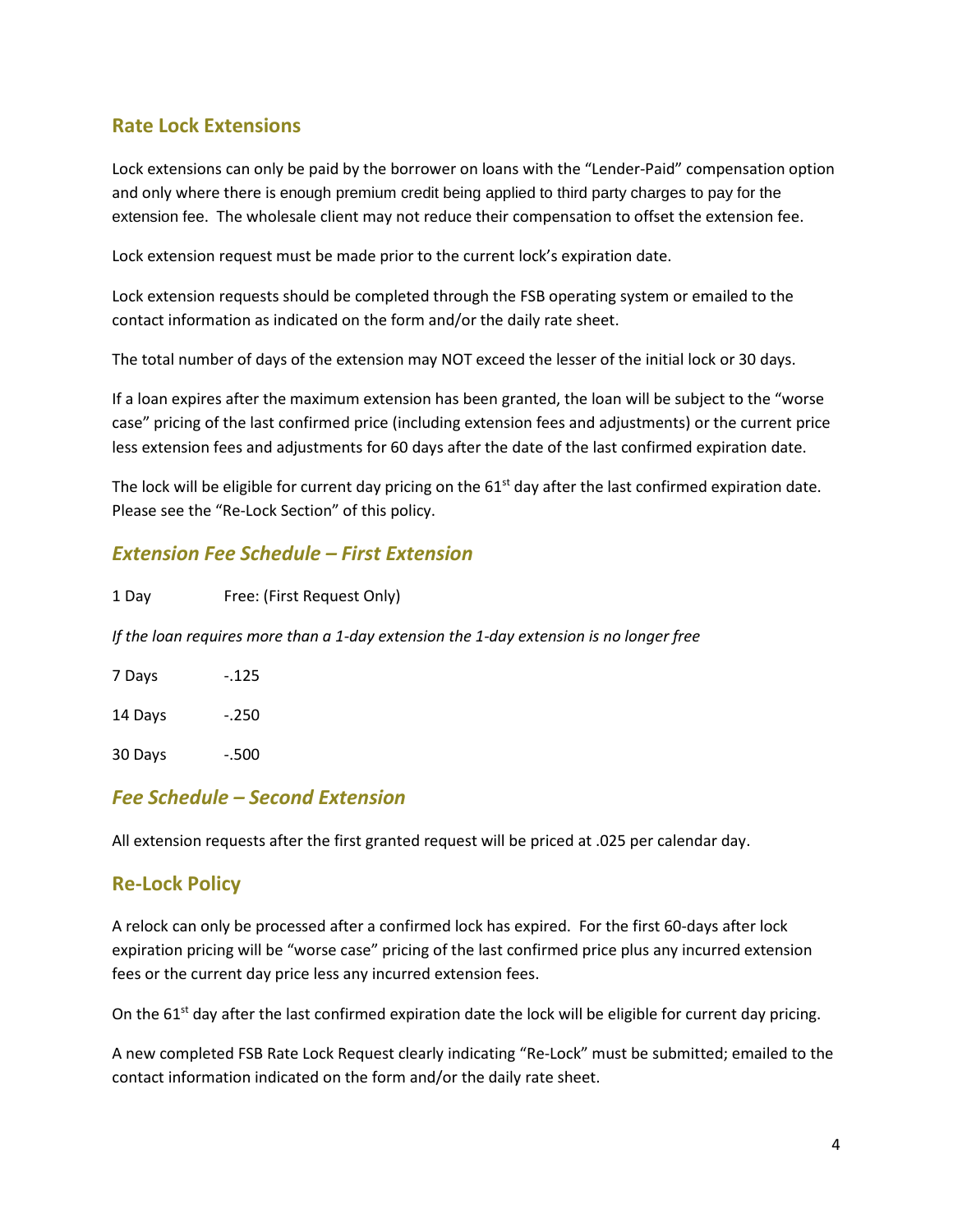# **Transaction Changes**

The Correspondent client is required to notify the FSB lock desk with any significant change(s) to a locked loan. Significant changes are defined as anything that effects the pricing or salability of a locked loan. Undisclosed or incorrect information could result in "worse case" pricing and/or further pricing adjustments as listed on the daily rate sheet.

The "Change/Extension" form should be used to notify FSB of significant changes to a locked loan, and emailed to the contact information indicated on the form and/or the daily rate sheet.

#### **Changes and Pricing Effects**

| Loan Program:            | "Worse case" pricing                                                                                                                                                                                                  |
|--------------------------|-----------------------------------------------------------------------------------------------------------------------------------------------------------------------------------------------------------------------|
| Interest Rate:           | Original lock date pricing if the loan has not expired, program is not<br>changing and no extensions have been processed. If the loan has<br>expired "worse case" pricing applies plus any applicable extension cost. |
| Lock Period:             | See "Extension" Policy                                                                                                                                                                                                |
| Address:                 | "Worse Case" Pricing (A lot # is not an acceptable property address)                                                                                                                                                  |
| Escrow:                  | Price adjustment per rate sheet on the day the loan was locked                                                                                                                                                        |
| Occupancy:               | Price adjustment per rate sheet on the day the loan was locked                                                                                                                                                        |
| Credit Score:            | Price adjustment per rate sheet on the day the loan was locked                                                                                                                                                        |
| LTV:                     | Price adjustment per rate sheet on the day the loan was locked                                                                                                                                                        |
| Property Type:           | Price adjustment per rate sheet on the day the loan was locked                                                                                                                                                        |
| Loan Amount:             | Price adjustment per rate sheet on the day the loan was locked                                                                                                                                                        |
|                          | Underwriting Options: Price adjustment per rate sheet on the day the loan was locked                                                                                                                                  |
| <b>Escrow Hold Back:</b> | Price adjustment per rate sheet on the day the loan was locked                                                                                                                                                        |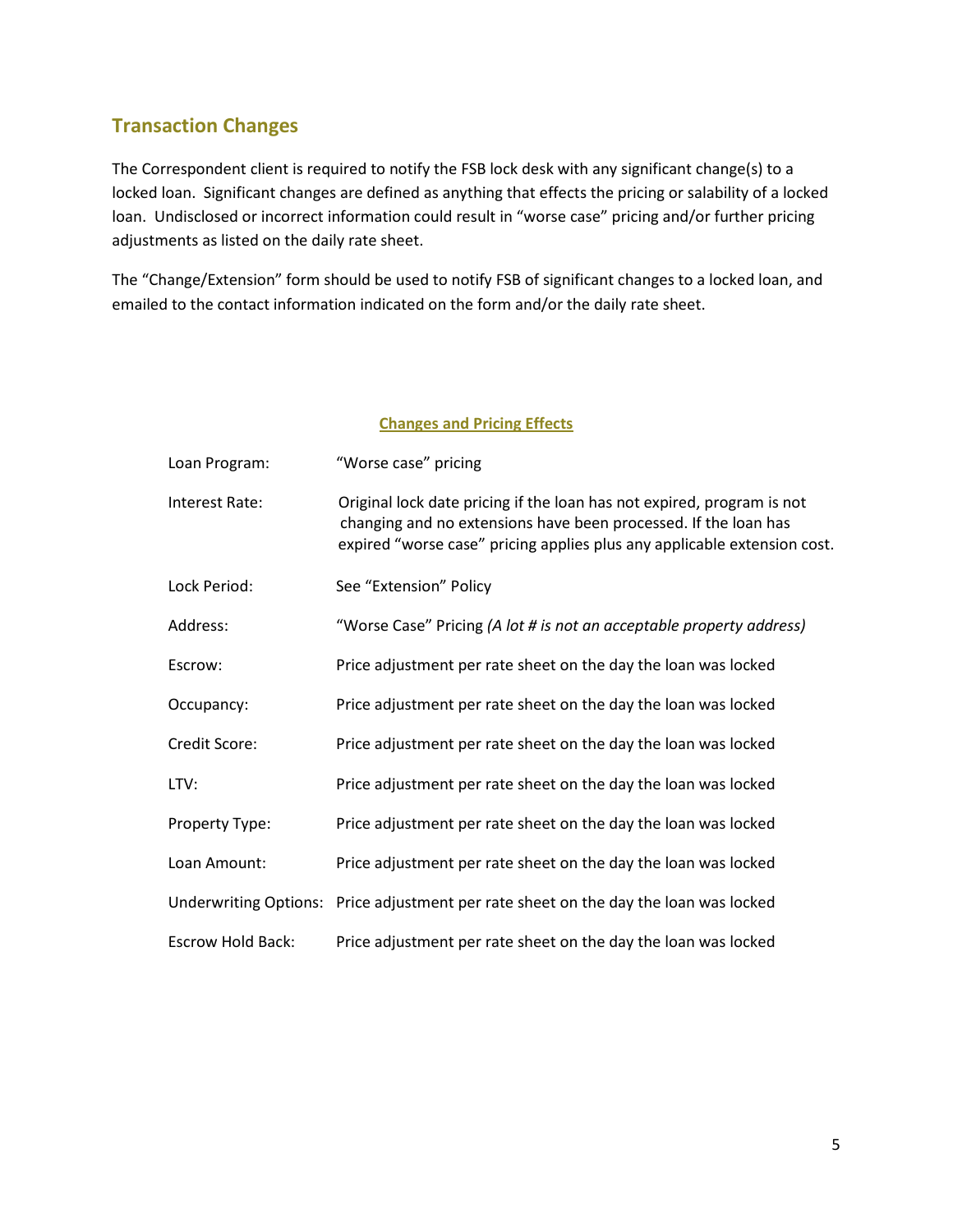# **Worse Case Pricing**

When referenced "Worse Case" pricing shall be defined as; the "worse case" pricing scenario of the last confirmed base price (including extensions fees) or the pricing of the current day (including extensions fees). The determined "worse case" price will serve as the new base price. Loan level price adjustments will be made to the newly determined base price to calculate the new net price.

# **Cancelled Locks**

If a lock is cancelled and relock is requested it will be subject to "worse-case" pricing plus any extension fees as outlined in the "Re-lock" section of this policy.

It shall be the responsibility of the Correspondent client to notify the FSB lock desk of any and all locked loans that are not going to close for any reason as soon as possible. Failure to do so will impact the Correspondent client's pull-through as measured by FSB, and may impact future pricing up to and including the ability to do business with Flanagan State Bank.

When a loan is subject to the relock policy it must be locked using the same client compensation option as when the loan was originally locked. If the loan was locked using the "Lender-Paid" compensation option the loan must be re-locked per the lender paid premium terms of the wholesale client's agreement with FSB at the time of the original lock.

# **Duplicate Locks**

It is the policy of FSB to honor the first lock request received for a particular borrower from any one wholesale/correspondent client. If a duplicate lock is received FSB will notify the sender that the lock cannot be processed due to the initial lock request.

# **Past Due EPO and Other Fees**

Any Correspondent client that has unpaid fees items that are outstanding 30 days or more are considered past due, and are subject to collection by deduction from the yield spread premium on new and future loans at time of purchase.

Flanagan State Bank will work with our customers in order to satisfy outstanding fees by deducting unpaid fees over several new loan fundings under the following conditions:

- The unpaid items are not more than 60 day past due.
- The minimum YSP deduction is \$500.00.
- The total deduction installments are not more than three (3) to satisfy the past due amount.
- The customer has sufficient loans in their pipeline that are locked and approved to satisfy the past due obligation within 30 days.